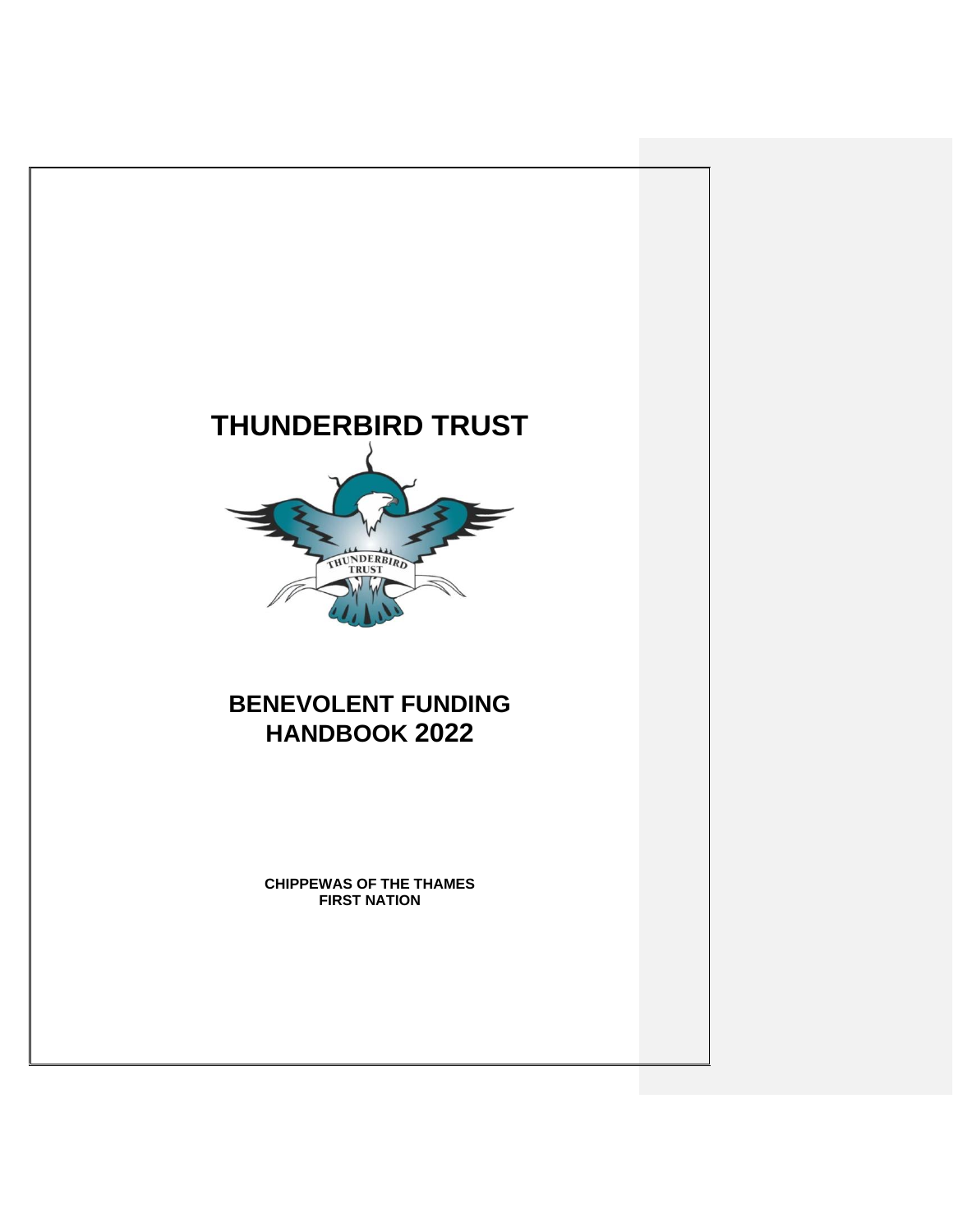#### **Welcome to the Thunderbird Trust Benevolent Funding Handbook!**

Each year the amount for distributions for community projects depends on the revenues realized each fiscal year. Our newly amended Trust agreement allows the ability to effectively plan for the fiscal year by determining the annual income at a minimum of 3% of the market value of the Authorized Investments as held in the Trust Accounts as of December 31<sup>st,</sup> (see 9.1 b Annual Income for full definition).

We are pleased to inform you that applications for 2022 are now being accepted. The Thunderbird Trust agreement lists benevolent purposes (Sec.8.8) for funding. Below is a summary of the areas qualified for funding;

- a) Education
- b) Physical/Mental Health
- c) General Health
- d) Equipment (health)
- e) Athletes
- f) Equipment (recreational)
- g) Construction/maintenance
- recreational facilities h) Culture/language/arts programs
- i) Research (COTTFN history)
- j) Historical (secure artifacts)
- k) Research (land claims)
- l) Relief in disasters (Emergency Policy)
- m) Supplement (senior program funds)
- n) Grave memorials

Trustees are purposeful in their planning and seek ways to align with the COTTFN Community Comprehensive Plan. Trustees are aware that the funds do not meet all members' needs but do their best to meet a broad amount of needs for both on and off reserve members while maintaining accountability and feasibility. Careful consideration must be made as to those proposals that best fit with the community's current needs.

Please read this handbook carefully before beginning to fill out the application form. We continue to be proud and want to thank the many members who give up their time to provide extra benefit to our community and members through Thunderbird Trust funding.

Miigwech,

# *Thunderbird Trustees*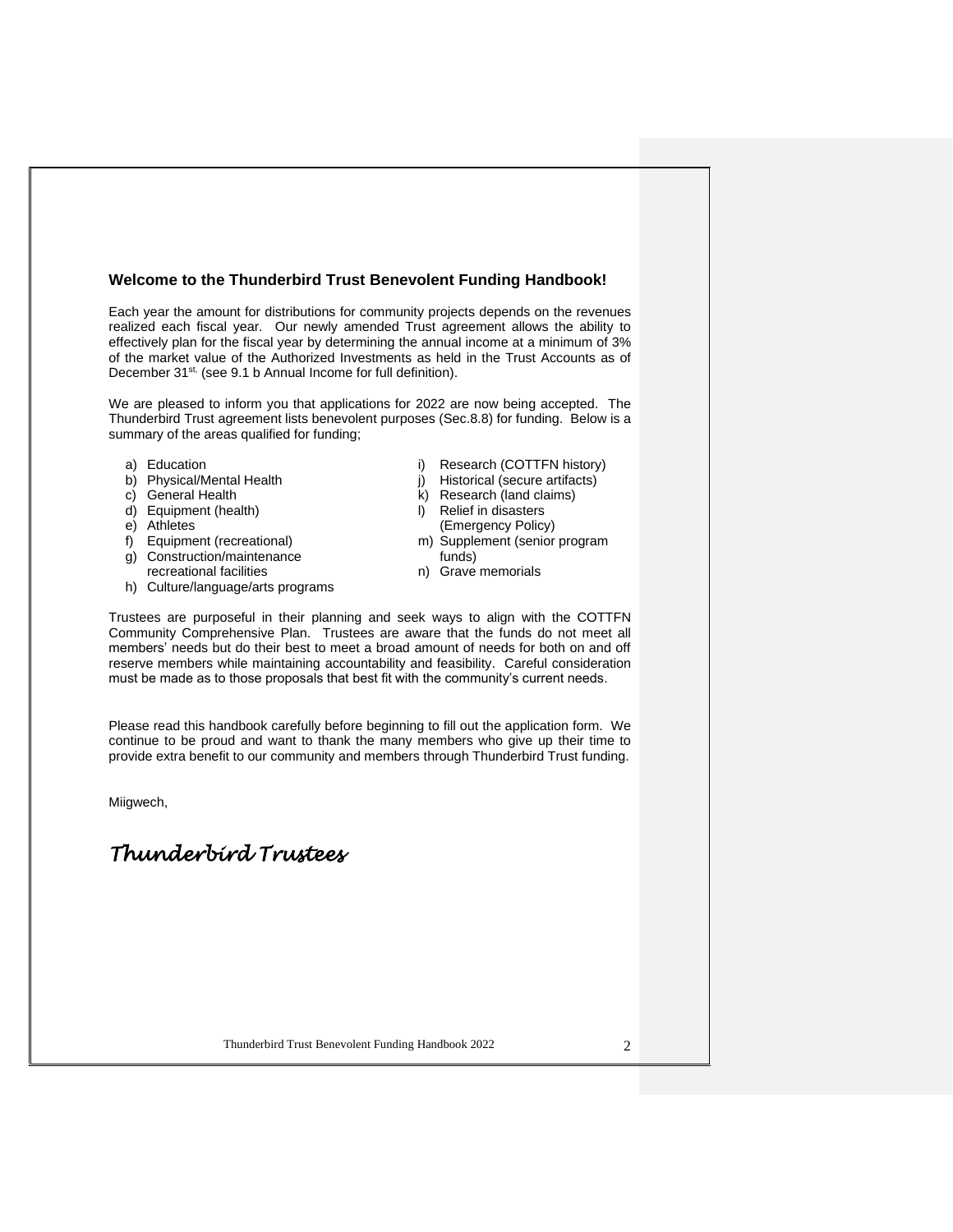# **A. The Purpose of the Handbook**

The purpose of the Handbook is to:

- Inform you about the Thunderbird Trust Funding Uses;
- Outline the application process;
- Describe the review process for proposals; and
- Summarize the contractual obligations of selected proposals.

### **Where to go for help and information**

# Contact Us

Contact us directly. Please contact us by phone, email, fax or mail for general information regarding the Benevolent Funding.

Contact info:

### **Phone: 519-264-2626**

**Fax: 519-264-2628**

**Email: [rsault@thunderbirdtrust.ca](mailto:rsault@thunderbirdtrust.ca)**

#### **The handbook is also available for downloading on our website:**

**Visit us at: [www.thunderbirdtrust.ca](http://www.thunderbirdtrust.ca/)**

Please be sure to spread the word about our website to your family and friends!

Send us applications, inquiries, suggestions and reports to:

**Thunderbird Trust 641 Jubilee Rd "Unit B" Muncey, Ontario N0L 1Y0**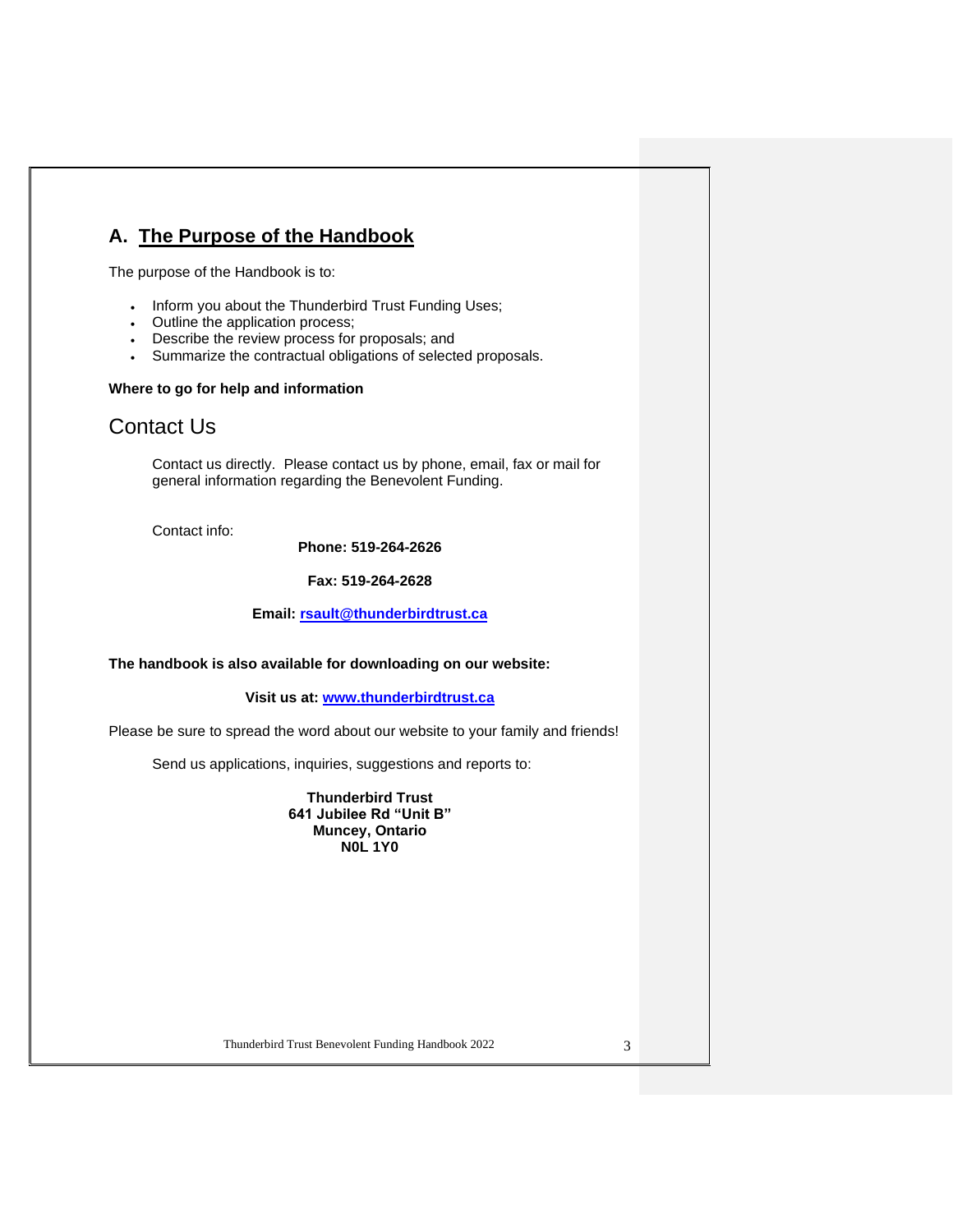## **B. Thunderbird Trust Criteria As Established by the Thunderbird Trust Agreement**

As set out in the Thunderbird Trust Agreement, section 8.0, General Uses of Trust Property, Trust Property (money) can be expended for three main purposes for direct benefit the members of the Chippewas of the Thames.

- Benevolent Purposes
- Housing
- Economic Development

As a general principle, the Trustees will seek to increase the benefit provided by the use of Trust Property, wherever possible, by funding projects for which there will be funding from other sources to match the Trust's contributions, or where the Trust's contributions will create or enhance the basis for other funding or support. Applications for funding from the Trust will be expected to have diligently explored and pursued other sources of funding.

## **C. Value Statement**

As Trustees and as individuals serving on this Trust we will commit to:

|  |  | 1. Being open and honest at all times |  |  |  |
|--|--|---------------------------------------|--|--|--|
|--|--|---------------------------------------|--|--|--|

2. Freedom of expression

3. Being ethical in practice

4. Maintaining respect for self and other band members

5. Sharing knowledge and gaining wisdom

9. Providing sound leadership for our people

8. Achieving goals of the Trust, including

7. Helping others in service to our

growth and financial gain.

members

10. Acting responsibly, being fully accountable for the results achieved.

6. Working as a team with each other

### **D. What We Can Fund**

In accordance with section 8.0 of the *Thunderbird Trust Agreement*, the Trustees may in their absolute discretion use amounts of the Trust Property for the following purposes:

Thunderbird Trust Request for Funding Guidebook 2017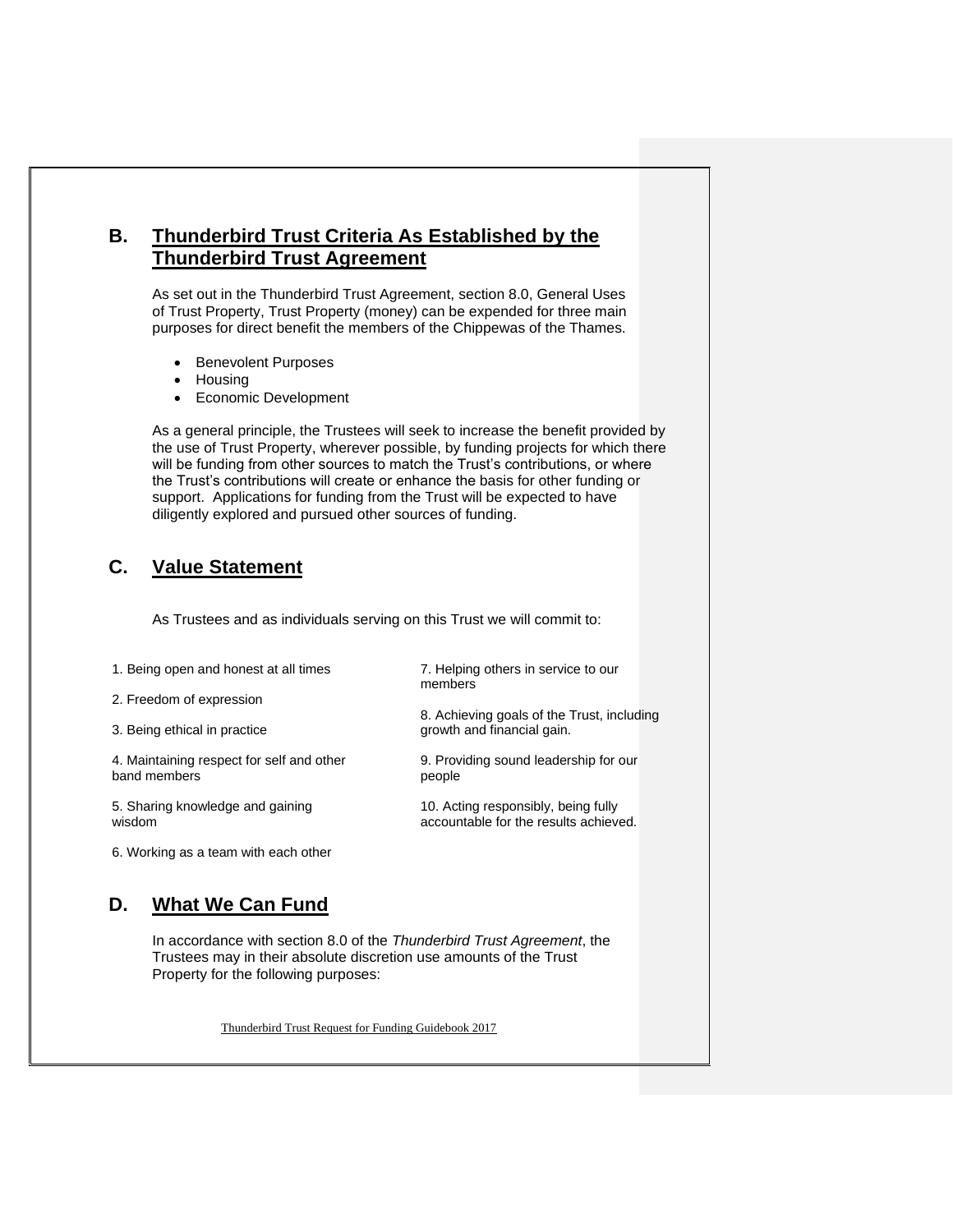#### **Benevolent Purposes**

- a)to promote the education of Members, by providing scholarships, bursaries, prizes, grants and loans for Members at all education levels (but not for tuition in private primary or secondary schools, unless for specialized programs not reasonably available in the public school system);
- b)to promote the health of Members by paying expenses related to physical and mental health well-being not paid by government or other health plans;
- c)to promote the health of Members in general through the development of health plans, health insurance or other coverage, and health programs, including programs of prevention, nutrition, disease control, and traditional medicine;
- d)to promote the health of Members by purchasing equipment for health facilities that serve Members;
- e)to provide funding for Chippewa athletes, either as individuals or as teams, for training, travel, equipment and competitions;
- f) to purchase recreational equipment for community purposes and to maintain and repair such equipment;
- g)to fund the construction and maintenance of recreational and cultural facilities used by members;
- h)to fund programs that enhance Chippewa culture, language, history, tradition, music, dance and arts;
- i) to fund research into Chippewa history, and to assist the publication of Chippewa historical, cultural or language materials;
- j) to secure the return of Chippewa cultural artifacts, historic documents, and human remains and associated funerary objects from museums and other institutions;
- k)to fund the research, development, negotiation and litigation of Chippewa rights and claims;
- l) to provide assistance and relief to Members in the event of natural or other disasters, including but not limited to fire, flooding, high winds or drought;
- m) to supplement the ZhoonyaNaadmoc-gitzijig fund for elderly Members; and,

n)to pay for basic grave memorials for Members.

As stated in section 8.4 of the Trust Agreement;

Despite the generality of any part of this Trust, the Trustees have absolute discretion to decide which projects and programs will be funded and the amount of funding to provide to those projects and programs to fulfil the Purposes of the Trust. They may, in their absolute discretion, provide funding or support for projects and programs based on merit, need or any other reasonable criteria set by the Trustees. In providing funding, the Trustees shall consider the advancement and protection of children, elders and persons with disabilities and shall maintain an even hand between Members who live on and off Chippewas of the Thames Territory.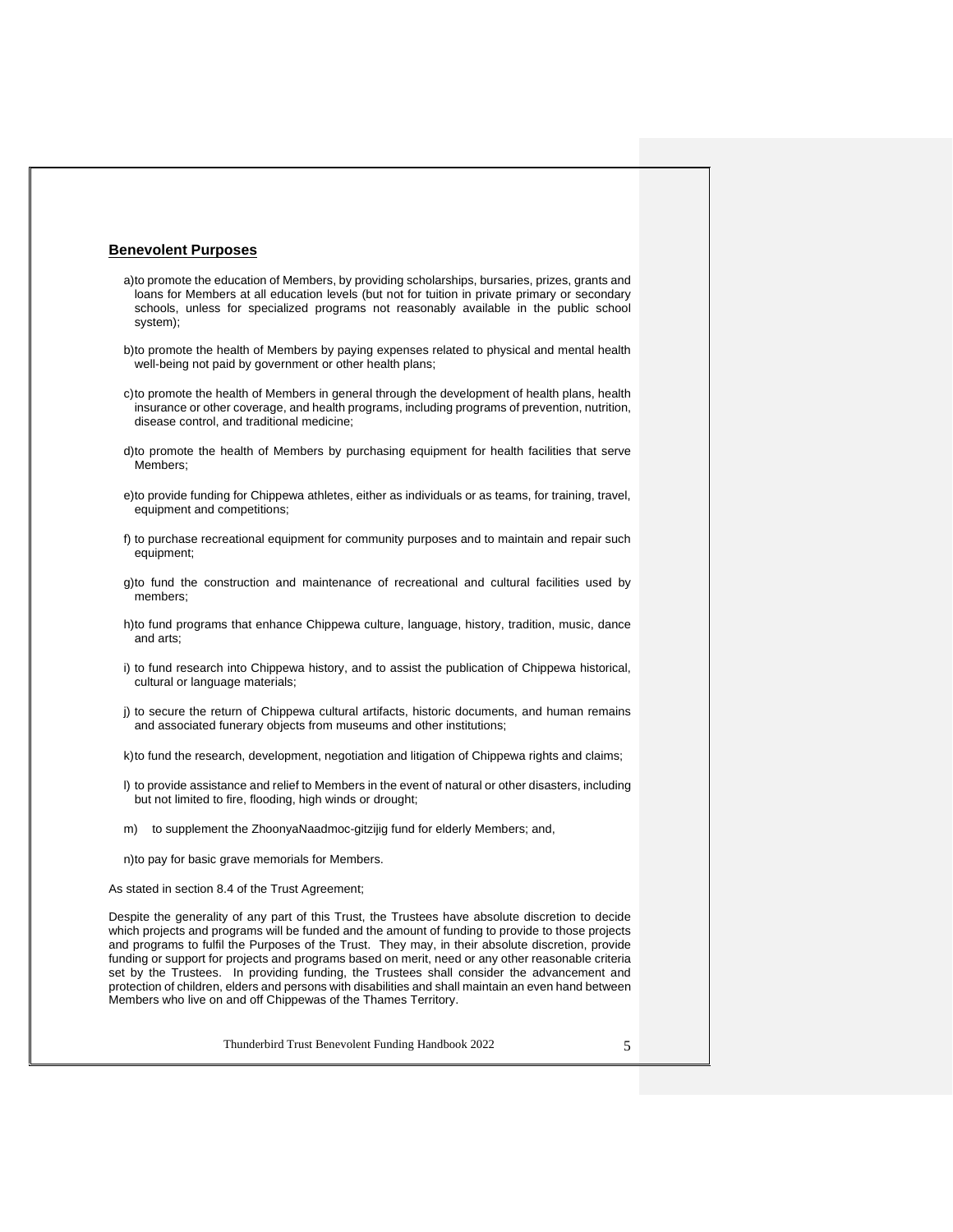# **E. Eligibility Requirements**

- 1. Individual & group applicants *must* be members of the Chippewas of the Thames First Nation.
- 2. Groups that apply must be recognized by the Chippewas of the Thames Chief and Council by a recognized list and/or a letter\* . **Commented [JH1]:** Need to have a definition somewhere.
- 3. Groups associated with COTTFN Departments are eligible provided a letter\* is submitted from Supervisor or COTTFN Administration.
- 4. Projects must be for future events ONLY, no expenses previously incurred by the individual or group for the project are eligible.
- 5. Applications for revenue generating activities or ventures are not eligible.

\*Where written confirmation is not provided from COTTFN, the project is automatically deemed **INELIGIBLE**.

Eligible projects can be located ON or OFF the First Nation.

Definitions:

- 1. Individual defined as an individual member of Chippewa of the Thames.
- 2. Group defined as a group of two or more members of Chippewa of the Thames offering a program or activity which benefits members of Chippewa of the Thames.

# **F. What We Look For In a Proposal**

#### **i) Alignment with Comprehensive Community Plan (CCP)**

The CCP identifies these strategies for community well-being in 8 areas which are:

- 1. Health and Wellness
- 2. Social and Cultural Development
- 3. Justice and Emergency Response
- 4. Life-Long Learning
- 5. Prosperity Development
- 6. Infrastructure
- 7. Land and Environmental Management
- 8. Governance and Public Sector Management

We want to support Chief and Council's strategic planning for the nation. Where the goals of the project being proposed addresses one or more of the strategies in the CCP, AND the project aligns with the Benevolent Purposes as outlined in the Trust Agreement the proposal will be awarded points in the evaluation process.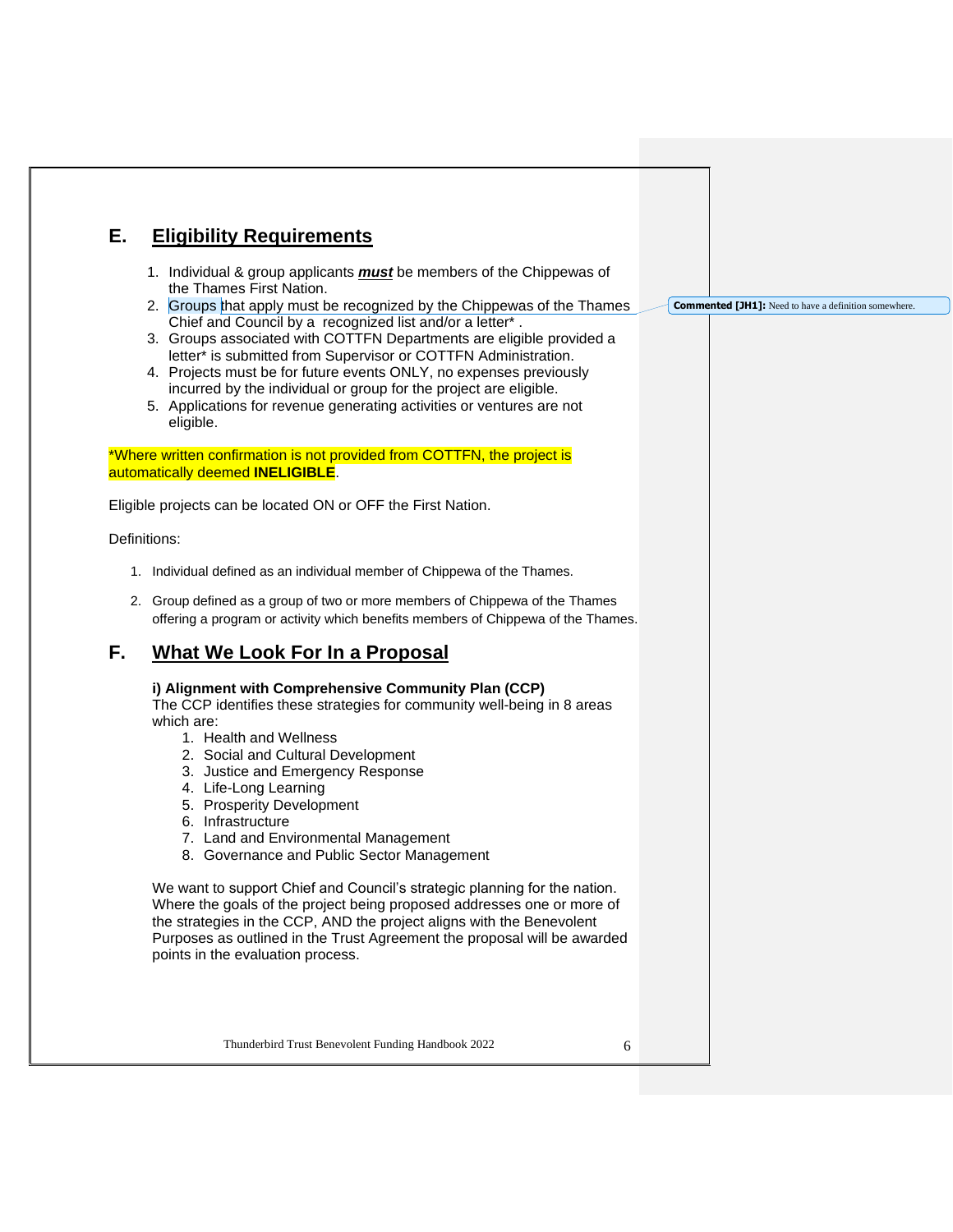### **ii) Work Plan, Reporting and Budget**

- 1. A project must have clearly outlined activities/steps to completion in the work plan.
- 2. The application includes supporting documentation for verification of request.
- 3. A project gives thoughtful consideration to staff/volunteer selection and to staff/volunteer support in order to see the project to completion (if applicable).
- 4. The project benefits Chippewas of the Thames First Nation and its members' well-being in a way that engages people to participate.
- 5. The project has clear, modest and manageable objectives.

| G. | <b>Required &amp; Suggested Documents</b> |
|----|-------------------------------------------|
|    |                                           |

### **Required Documents – must be submitted by deadline to qualify**

- 1. Proof of membership\* copy of status card and/or letter from membership where status card is expired or lost/missing
- 2. Picture ID with signature
- 3. Signed consent & disclosure form

\*Please note we will not be responsible for providing proof of membership from any documents previously submitted to the Trust.

### **Suggested Documents – may be submitted to increase score**

- 1. Letter(s) of denial of other funding
- 2. Quote/Invoice from vendor or fees schedule outlining expenses (must be for expenses not incurred)
- 3. Letters of support
- 4. Pictures (where applicable)
- 5. Proof of matching funds i.e. letters from other funding sources, bank statement, etc.

### **H. Proposal Approval Process**

**1. Application Deadline -** Your *complete proposal* with all supporting documents must be submitted to the Thunderbird Trust office by the deadline date and time. Thunderbird Trust staff will stamp the date of receipt on each proposal. Proposals will be accepted until 11:59 p.m. Eastern Standard Time on July 1, 2022.

**Note: NO LATE applications or supporting documents will be accepted, we adhere to a strict deadline with no exceptions. Submissions must be complete by the final deadline.**

Thunderbird Trust Benevolent Funding Handbook 2022 7

**Commented [JH2]:** Is it necessary to limit projects to modest objectives? Are you not more concerned with objectives that in the opinion of the Trustees, can be reasonably achieved